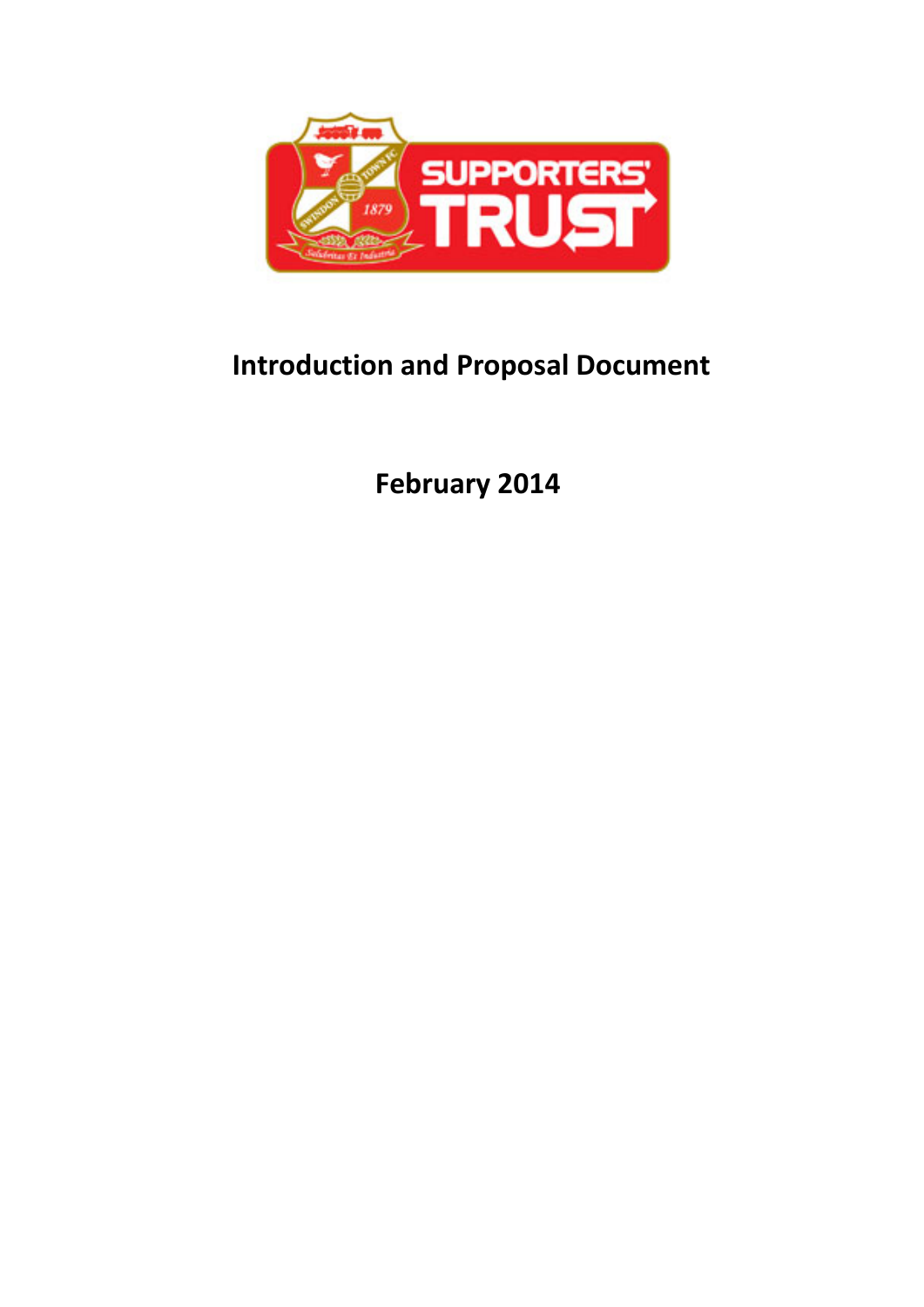#### **Introduction**

TrustSTFC, the Swindon Town Supporters' Trust, was launched in August 2001, with its aim to try and raise £500k to help save the club (which at the time was losing £5k a day and on the verge of administration for a second time).

We have eight members on the Trust board; all of us supporters who work voluntarily for our mutual, not-forprofit society to benefit the aims of Swindon Town Fans, the local community and Swindon Town Football Club.

Our members are also fans who believe in the Trust's ideals and aims. We are regulated by the FSA and our parent organisation is the well-respected Supporters Direct.

We're not to be confused with the Swindon Town Supporters Club, who are a separate organisation and do a great job raising funds that are used every season to improve the club. The fundamental difference is the Trust has a legal constitution that allows it to collect money on behalf of members and invest it. This typically means that a Trust has the potential to buy shares in the football club or if the worst did happen, purchase the club.

On the assumption that the club will now go from strength to strength, it would remain the Trust's ambition to use the funds from its members to invest in the club, although no decisions would be made without first asking the views of the membership.

Historically, we've been most engaged during dark times, fighting for the survival of the club and often at loggerheads with owners. It's generally accepted that the Trust went through a quiet period during the relative calm of the Andrew Black years, however re-emerged at the time of the Jed McCrory takeover and has been very active since, engaging in several Q&A sessions and pushing several initiatives though to completion.

Throughout this year, we have made an effort to emphasise that the Trust is a positive, forward looking and collaborative organisation. As a result, we went through a rebranding exercise and launched a new website: **www.truststfc.com**

Going forwards, we have ideas to help the club, and provide positive engagement for the fans.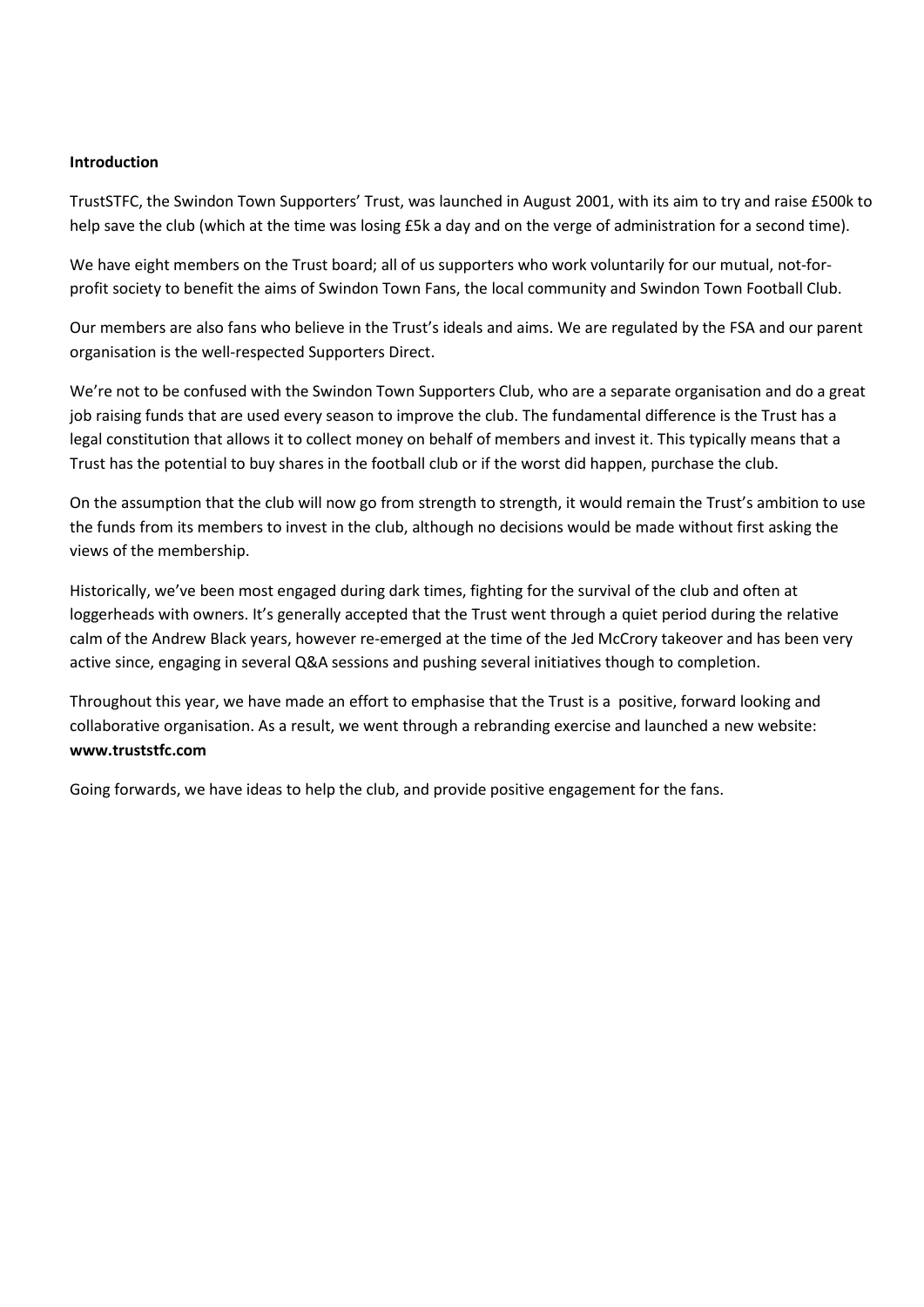## **Some Trust History Highlights (more available on our website)**

In June 2002, the Trust donated £8k to help pay for the club's Wanborough training base for the year and in February 2003 it launched (in conjunction with the Supporters' Club) the 'Red Army Fund', which was (and still is) 'ring-fenced' for the purpose of paying for improvements to the Swindon Town squad.

In February 2005, Michael Proctor became the first player to be financed through the Red Army Fund…and scored the winner on his debut!

In March 2009, TrustSTFC again used the Red Army Fund to pay for the loan of Gordon Greer, who signed permanently a few months later and was made club captain.

In January 2013, TrustSTFC offered the club the contents of the Red Army Fund to help pay for additional loan signings after manager Paolo di Canio was unable to obtain the money from the club. In the fraught circumstances of the time however the club declined the offer.

## **Our new SAFE motto**

Earlier this year, we launched our SAFE motto clearly defining what the Trust is about:

# **S**trengthen bonds

Strengthen the bonds between the club and community through regular, open and honest Q&A sessions between the board, Trust STFC and Swindon Town Supporters' Club.

# **A**ccountability

Encourage the football club to be fully Accountable to the fans and to take proper note of the interests of Swindon Town supporters and the community when making key decisions.

# **F**an representation

Promote the principle of Fan representation on the SwindonTown board of Directors, enabling supporters to have a real say in key decisions within the club.

# **E**mergency planning

Establish Emergency plans to address any future ownership crisis that may ensue, and continue to work towards the possibility of future fan ownership of the football club.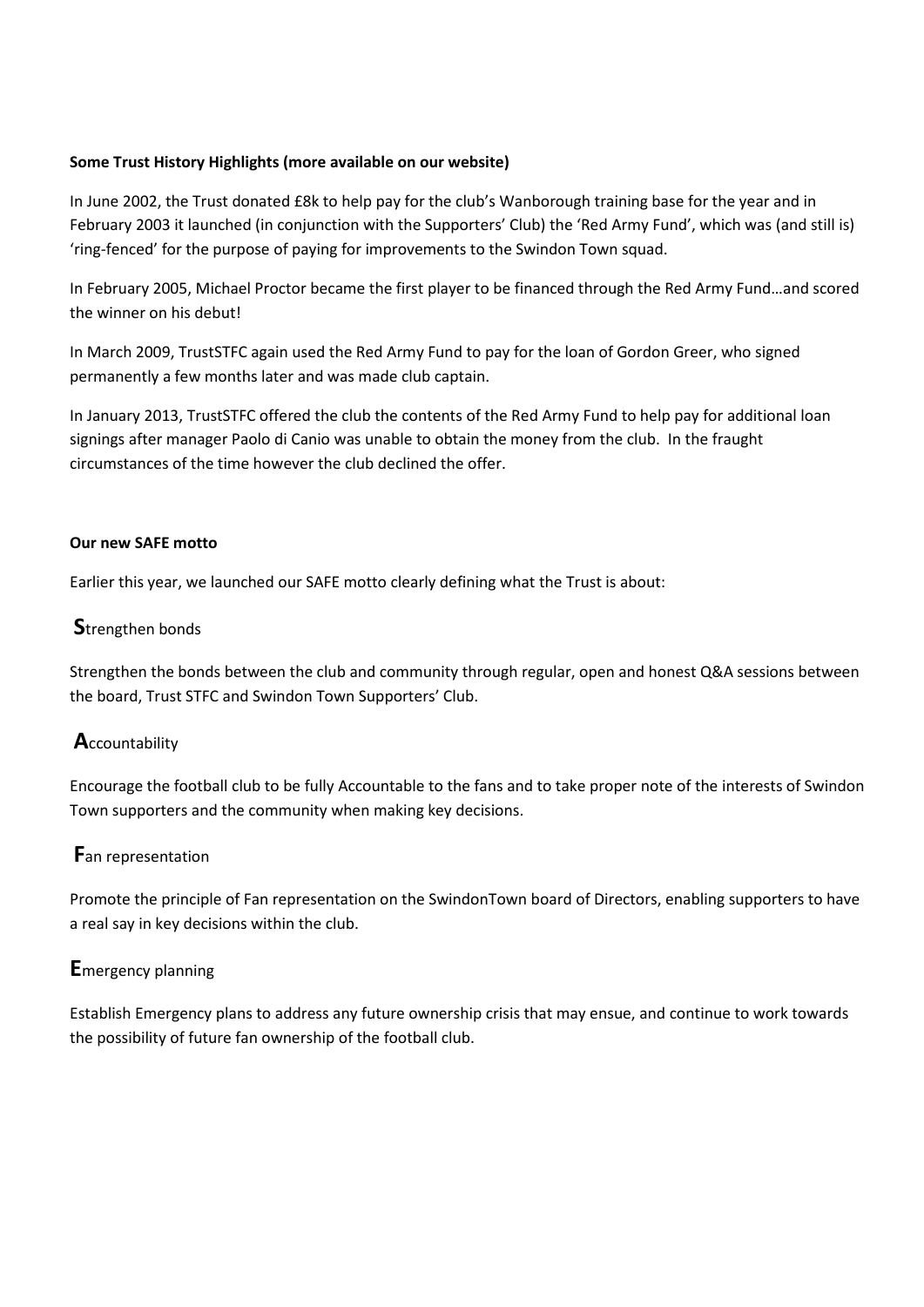## **How has the SAFE motto progressed?**

We've had several Q&A sessions with the Jed McCrory regime, and these were always frosty affairs. As a result they proved counter-productive as there was very little 'trust' in place either-way.

In truth, the Q&A sessions are perhaps best held through the local media channels (i.e. BBC Wiltshire phone-in's and the Swindon Adver website), as they reach a wider audience.

Although we talk often of Fan Representation and Accountability, we realise that up to now few football club owners have been willing to concede this. We will continue however to press for this as a long term aim. In the meantime we have spent time preparing Emergency plans, i.e. a suitable plan and system to raise funds in a short space of time should the club fall into trouble, even if we are optimistic that there is no threat of this in the foreseeable future.

## **What next for the Trust?**

We would like to build a strong and supportive relationship with Swindon Town FC, and raise funds for the progression of the club both on and off the field.

With that in mind, we would like to introduce the idea of:

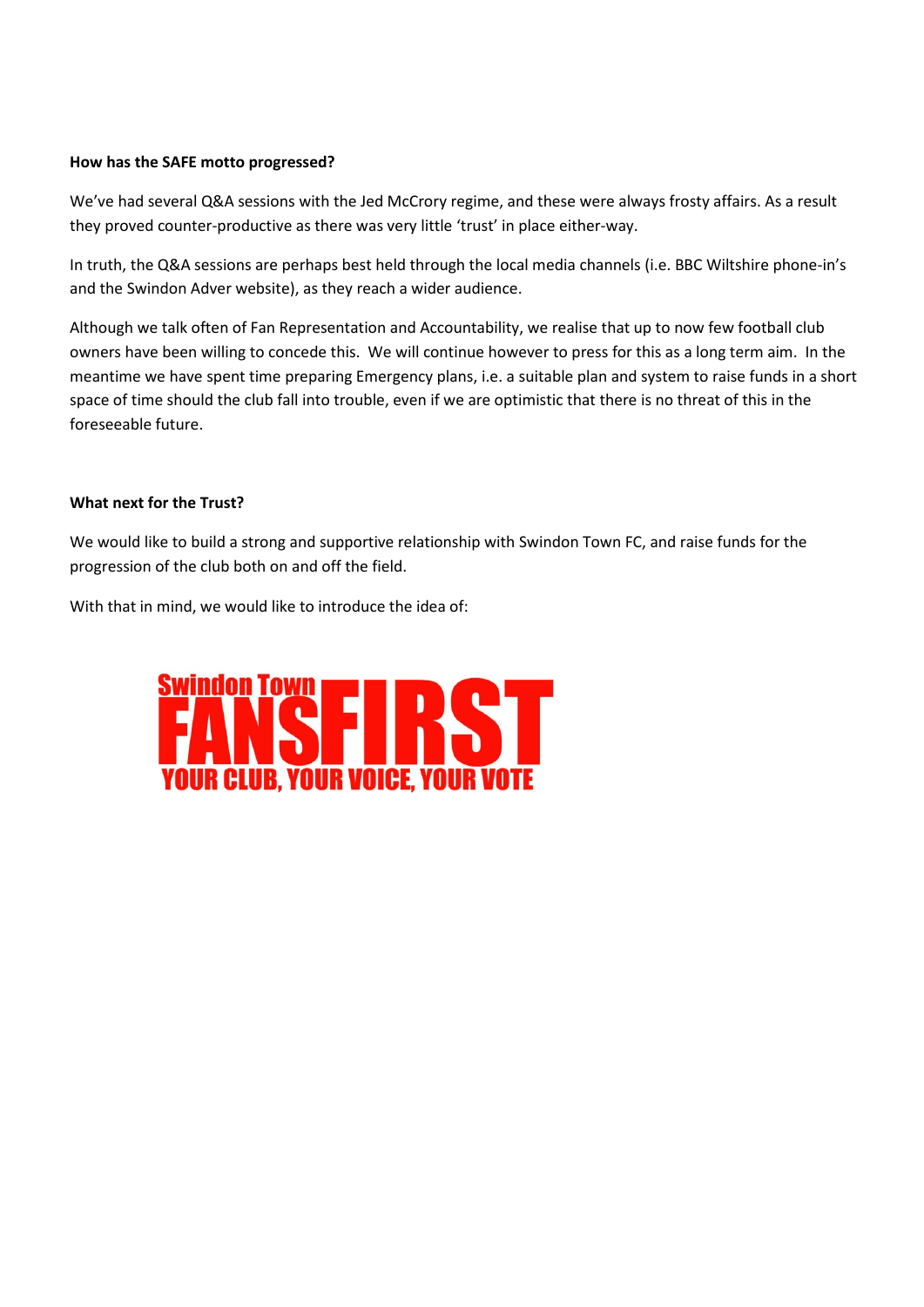#### **FansFirst – what's it all about?**

It's a democratic system that enables all fans who participate to raise funds for the club and have a say in how those funds are spent – we can listen to the club's requirements, and also put forward our own ideas for consideration.

FansFirst is the umbrella organisation embracing both the Trust and the Supporters Club. Members will have the right to elect representatives, decide policy and vote how funds are spent so that everyone gets a say. Regular meetings between FansFirst representatives and the club will help to build the trust between club and fans and help everyone work together to make the club more successful.

## **How would it work?**

Season tickets would have £10 added to their cost to cover Membership of FansFirst, i.e. of both the Swindon Town Supporters' Trust and the Swindon Town Supporters' Club. These funds will be deposited by the club into a 'FansFirst' bank account.

Supporters will have the right to 'opt-out', it's not a compulsory membership.

All season ticket holders who remain opted-into the scheme will get allocated a 'Fan number' which will later be used for voting purposes.

As well as this, the members will have numerous other benefits such as discounted coach travel for away games, discount on merchandise in the superstore, club loyalty points and entry into "free draws" to win Swindon Town related prizes (e.g. tickets for hospitality at 'FansFirst' sponsored games, club mascot packages etc)

Money raised through FansFirst would be split in the following way:

# **50% to be allocated to Supporters' Trust initiatives**, to cover (amongst other things):

- Loan player registrations (players automatically sponsored by FansFirst)
- Stadium enhancements
- Long-term club benefit items

#### **50% to go to Supporters' Club initiatives**, to cover (amongst other things):

- Youth team items
- Supporter events
- Subsidised away travel
- Improving the matchday experience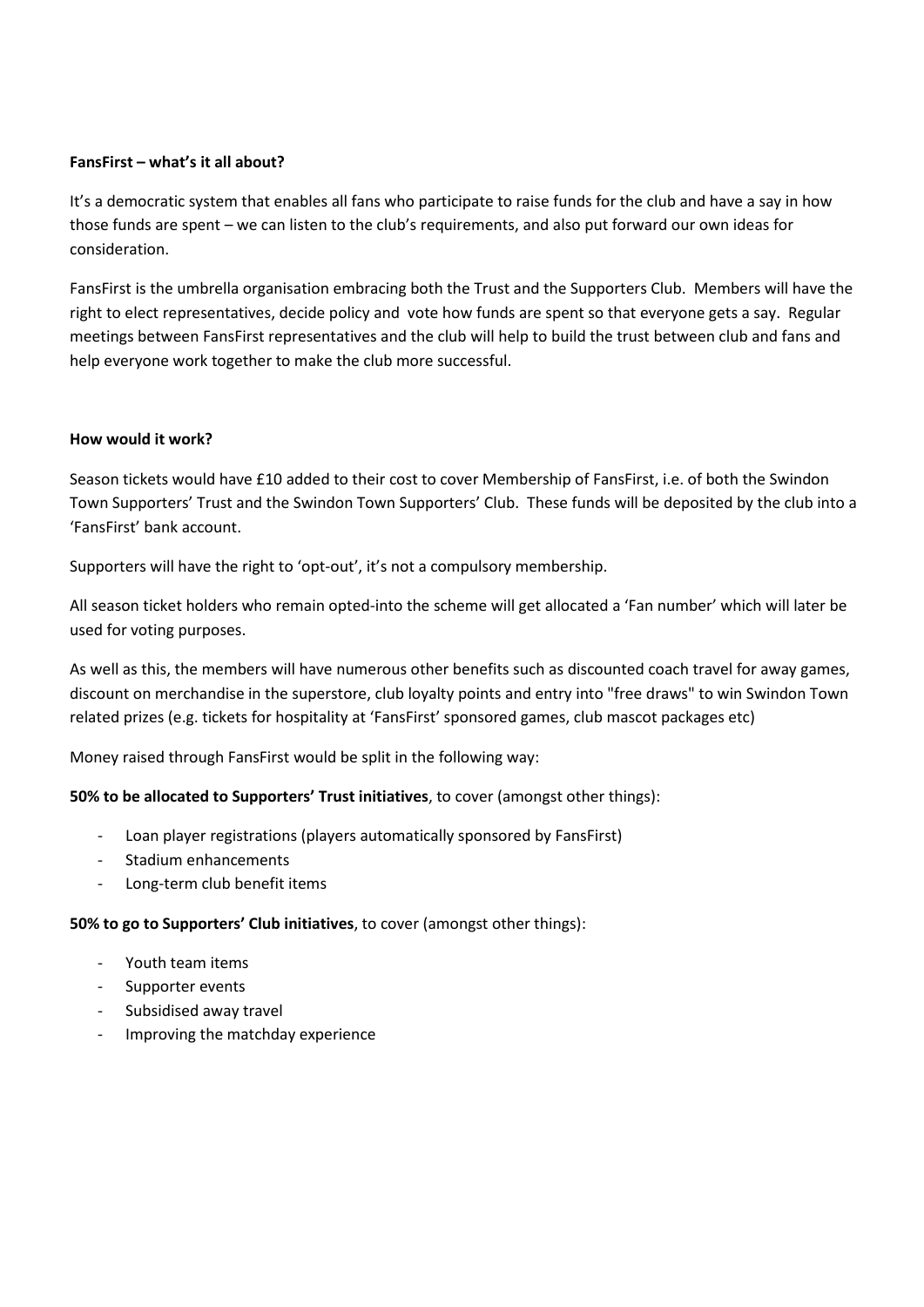## **How much can we raise?**

The FansFirst idea can raise significant funds for the benefit of the club.

The fund could be increased even more if 'walk-up' matchday revenue is also considered.

Careful consideration will be required on how that would be managed, i.e. two ticket prices required – 'Standard' and 'FansFirst' tickets (£1 extra).

Walk-up fans will not have voting rights, the £1 fee will be a donation to FansFirst.

|                       | l No. of Fansl | Trust |      |         | Supp Club  Per 23 Games FansFirst Total |
|-----------------------|----------------|-------|------|---------|-----------------------------------------|
| Season Ticket         | 5000           | £5    | £5   |         | €50,000                                 |
| W alk-Up Fansper game | 2500           | 0.50  | 0.50 | £57.500 | £57.500                                 |
|                       |                |       |      |         | £107.500                                |

Totals shown above are probably maximum case, so figures will be reduced, but it's an OPT-OUT scheme, so a generous take-up can be expected.

In addition to this, fundraising initiatives and donations could be added to the overall total, as 'FansFirst' effectively becomes the STFC 'support fund' for the benefit the club.

FansFirst would replace the existing Red Army Fund, and would require the club to deposit the appropriate funds into the 'FansFirst' account at the start of the season and every week following a game.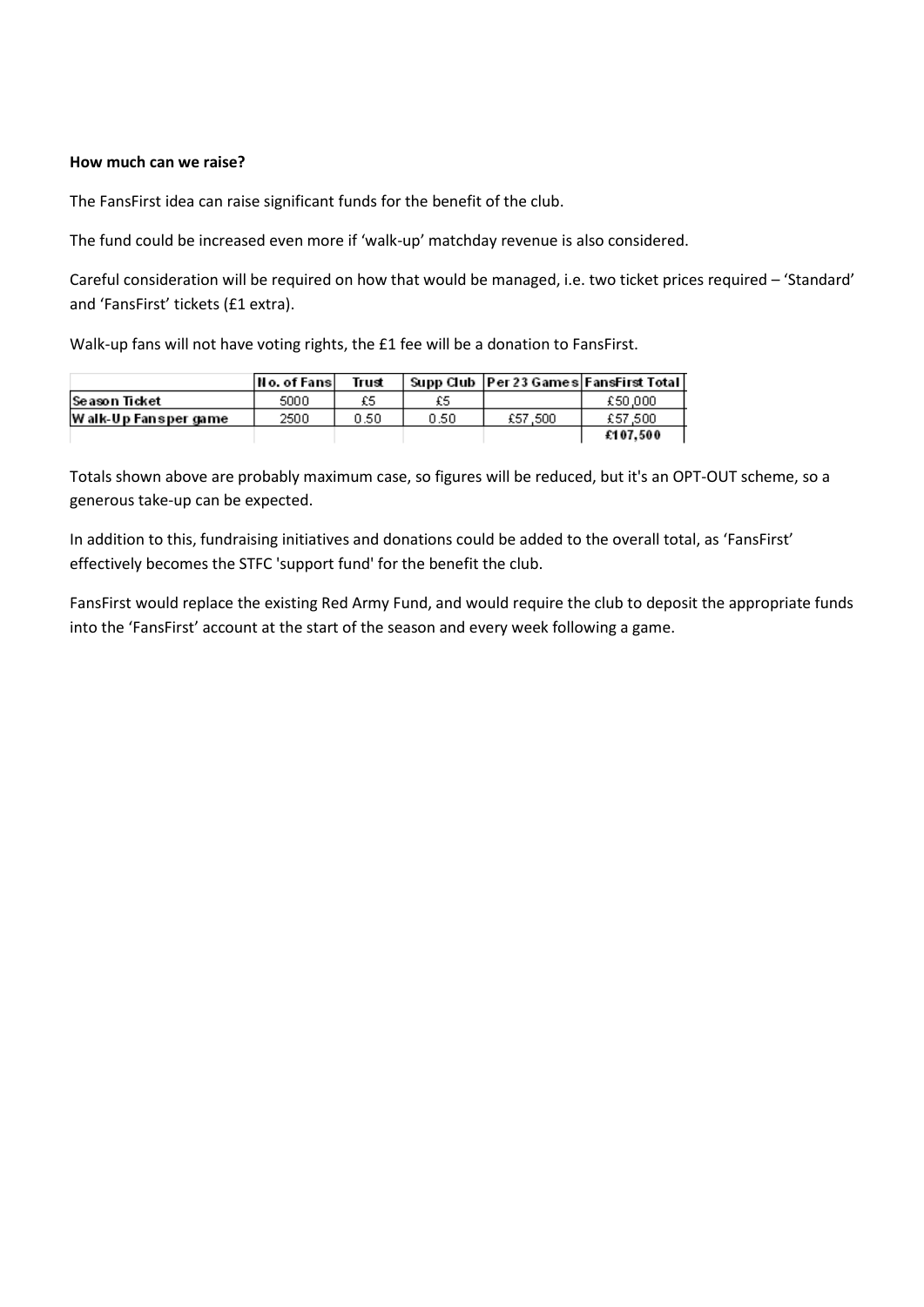#### **How would the FansFirst funds be allocated?**

As with all elements of this proposal, this process requires further examination, however a draft suggestion is shown below. For smaller amounts of funding, we should examine the potential for supporters group representatives to sanction spend (e.g. items under £1k can be approved at Monthly meeting):



For a clearer view of this draft process, double click the image below: